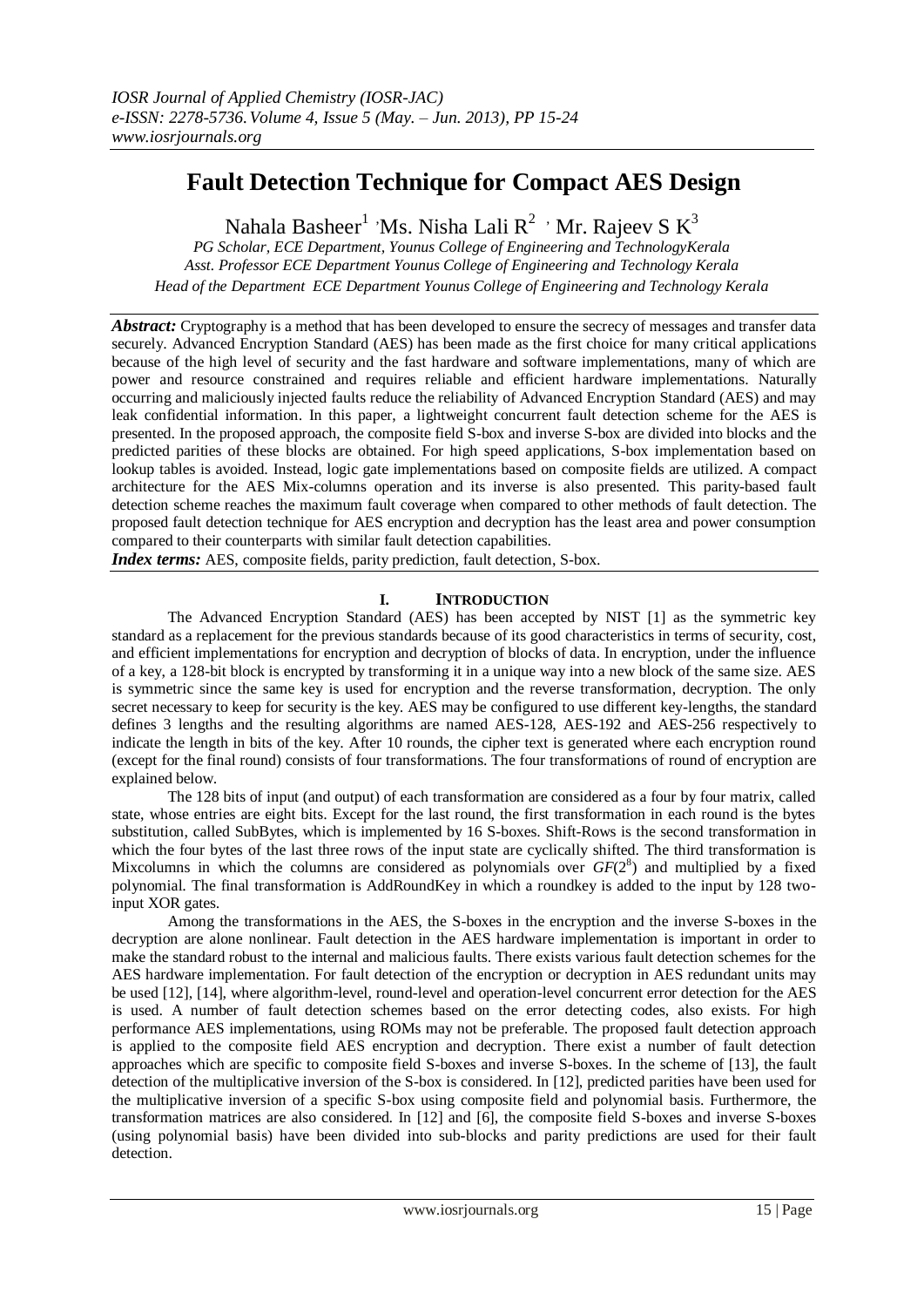In the schemes proposed in [15] and [22], all the search space of composite fields is considered for presenting optimum lightweight fault detection schemes. The scheme presented in [8] is for all the transformations in the AES encryption/decryption independent of the ways these transformations are implemented. Moreover, the scheme presented in [7] uses double-data-rate computation for counteracting the fault attacks. Additionally, a fault detection scheme based on the Hamming and Reed-Solomon codes for protecting the storage elements within the AES is proposed in [11]. It is also noted that, for the logic elements, the scheme in [2] and the use of the partial duplication of the most vulnerable elements are proposed in [11].



Fig. 1. The S-box (the inverse S-box) using composite fields and polynomial basis and their fault detection blocks.



Fig. 2. The S-box (the inverse S-box) using composite fields and normal basis and their fault detection blocks.

 All the S-boxes (respectively the inverse S-boxes) occupy much of the total AES encryption (respectively decryption) area and their power consumption is around three fourths of that of the entire AES [16]. LUTs can be utilized for the AES S-boxes and inverse S-boxes in hardware implementation. This work involves low-area implementation of the AES encryption and decryption using composite fields.

The contributions of this paper are as follows.

- The S-box and the inverse S-box has been designed to obtain low power and low area.
- An alternative lightweight design for both forward and inverse mixcolumns operation required in the AES hardware implementation is also presented.
- A low-cost parity-based fault detection scheme for the S-box and the inverse S-box using composite fields is presented, for increasing the error coverage. The predicted parities of the five blocks of the S-box and the inverse S-box are obtained (three predicted parities for the multiplicative inversion and two for the transformation and affine matrices).
- The actual parity is obtained from the blocks using XOR gates. The predicted parity is compared with the actual parity. The error gets indicated using the error indication flag.
- The proposed fault detection scheme is simulated and maximum error coverage is obtained compared to existing methods. It is shown that the power and area of the proposed technique is least compared to the schemes that have the same fault detection capabilities.

## **II. S-BOX AND INVERSE S-BOX IN COMPOSITE FIELDS**

In this section, the S-box and the inverse S-box operations and their composite-field realizations are described. The S-box and the Inverse S-box are nonlinear operations which take 8-bit inputs and generate 8-bit outputs. In the S-box, the irreducible polynomial of  $P(x) = x^8 + x^4 + x^3 + x +1$  is used to construct the binary field GF(2<sup>8</sup>). Let  $X = \sum_{i=0}^{7} x_i \alpha^i \in GF(2^8)$  and  $Y = \sum_{i=0}^{7} y_i \alpha^i \in GF(2^8)$  be the input and the output of the S-box, respectively, where  $\alpha$  is a root of  $P(x)$ , i.e.  $P(\alpha)=0$ . Then, the S-box consists of the multiplicative inversion, i.e., *X*<sup>*I*</sup> ∈ *GF(2<sup>8</sup>*), followed by an affine transformation. Moreover, let *Y*<sup>*I*</sup> ∈ *GF(2<sup>8</sup>)* and *X*<sup>*I*</sup> ∈ *GF(2<sup>8</sup>)* be the input and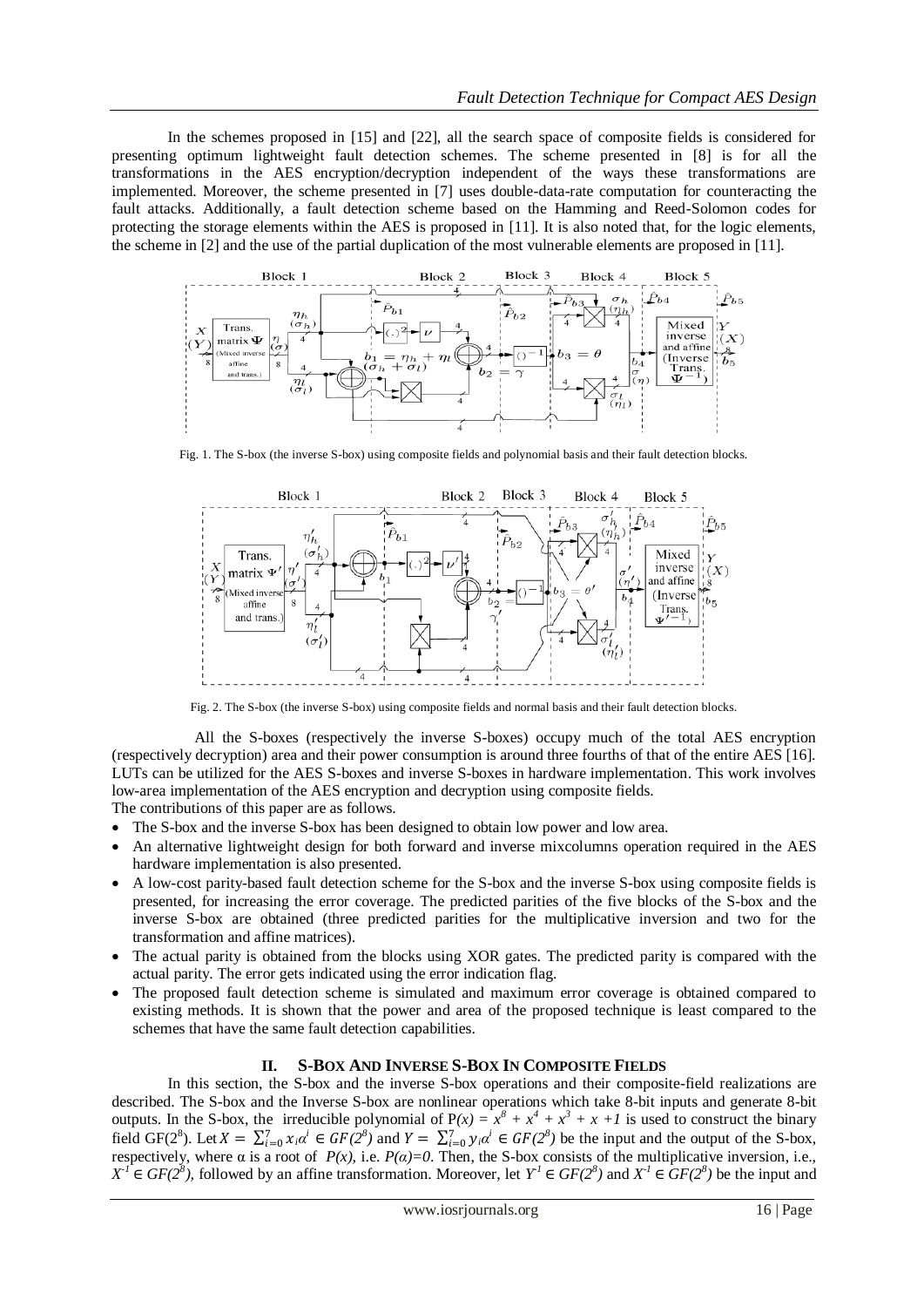the output of the Inverse S-box, respectively. Then, the Inverse S-box consists of an inverse affine transformation followed by the multiplicative inversion.

 The composite fields can be represented using normal basis or polynomial basis. The S-box and inverse Sbox for the polynomial and normal bases are shown in Figs. 1 and 2, respectively. For the S-box using polynomial basis (respectively normal basis), the transformation matrix *ψ* (respectively ψ') transforms a field element X in the binary field  $GF(2^8)$  to the corresponding representation in the composite fields  $GF(2^8) / GF(2^4)$ . It is noted that the result of  $X = \eta_h u + \eta_l$  is obtained using the irreducible polynomial *u <sup>2</sup>+ τu + υ* for polynomial basis method in Fig.1 and  $u^{16} + \eta'$ <sup>*u*</sup> is obtained using the irreducible polynomial  $u^2 + \tau' u$ *+ υ* for normal basis method in Fig.2.

The multiplicative inversion in Fig.1 consists of composite field multiplications, additions and an inversion in the sub-field  $GF(2^4)$  over  $GF(2) / x^4 + x + 1$ . The decomposition can be further applied to represent *GF*(2<sup>4</sup>) as a linear polynomial over *GF*(2<sup>2</sup>) and then *GF*(2) using the irreducible polynomial  $v^2 + Qv + \varphi$  and  $w^2$ +w+1, respectively. As a result, it is understood that the implementation of the multiplicative inversion can be performed using the field represented by  $GF((2^4)^2)$  or the field represented by  $GF(((2^2)^2)^2)$ . For normal basis, the decomposition is performed using the irreducible polynomials of  $v^2 + Q'v + \varphi'$  and  $w^2 + w + I$ , respectively. For calculating the multiplicative inversion, the most efficient choice is to let  $Q = \tau = 1$  ( $Q' = \tau' = 1$ ) in the

above irreducible polynomials. Then, the multiplicative inversion of the S-box using polynomial basis and normal basis are respectively,

$$
(\eta_h u + \eta_l)^1 = [((\eta_h + \eta_l) + \eta_h^2 v)^1 \eta_h] u
$$
  
+ 
$$
((\eta_h + \eta_l) + \eta_h^2 v)^1 (\eta_h + \eta_l) \qquad (1)
$$
  

$$
(\eta'_h u^{l6} + \eta'_l u)^1 = [(\eta'_h \eta'_l + (\eta'_h^2 + \eta'_l^2) v')^1] \eta'_h] u^{l6}
$$
  
+ 
$$
[(\eta'_h \eta'_l + (\eta'_h^2 + \eta'_l^2) v')^1] \eta'_l] u \qquad (2)
$$

It is noted that one can replace  $\eta(\eta')$  with  $\sigma(\sigma')$  to obtain (1) and (2) for the inverse S-box.

# **III. MIX COLUMN IMPLEMENTATION USING POLYNOMIALS**

The forward mix column transformation (in encryption process), called mix columns, operates on each column individually. Each byte of a column is mapped into a new value that is a function of all four bytes in that column. The transformation can be defined by the following matrix multiplication on State.

|  |  | $\begin{pmatrix} 02 & 03 & 01 & 01 \\ 0 & 0 & 01 \end{pmatrix}$ $\begin{pmatrix} s0,0 & s0,1 & s0,2 & s0.3 \\ s0,0 & 0 & 01 \end{pmatrix}$ |  |  | $\sqrt{s'0,0}$ s'0,1 s'0,2 s'0.3          |  |                                                                                                                                                                                                                                                            |
|--|--|--------------------------------------------------------------------------------------------------------------------------------------------|--|--|-------------------------------------------|--|------------------------------------------------------------------------------------------------------------------------------------------------------------------------------------------------------------------------------------------------------------|
|  |  |                                                                                                                                            |  |  |                                           |  |                                                                                                                                                                                                                                                            |
|  |  |                                                                                                                                            |  |  |                                           |  | $\begin{pmatrix} 01 & 02 & 03 & 01 \\ 01 & 01 & 02 & 03 \end{pmatrix} \begin{pmatrix} s1.0 & s1.1 & s1.2 & s1.3 \\ s2.0 & s2.1 & s2.2 & s2.3 \end{pmatrix} = \begin{pmatrix} s'1.0 & s'1.1 & s'1.2 & s'1.3 \\ s'2.0 & s'2.1 & s'2.2 & s'2.3 \end{pmatrix}$ |
|  |  | $\begin{bmatrix} 03 & 01 & 01 & 02 \end{bmatrix}$ $\begin{bmatrix} s3,0 & s3,1 & s3,2 & s3,3 \end{bmatrix}$                                |  |  | $\binom{5}{3.0}$ $s'3.1$ $s'3.2$ $s'3.3/$ |  |                                                                                                                                                                                                                                                            |

Each element in the product matrix is the sum of products of elements of one row and one column. In this case, the individual additions and multiplications are performed in GF  $(2^8)$ . The mix columns transformation on a single column j ( $0 \le i \le 3$ ) of State can be expressed as

$$
s'0, j = (2 * s0, j) \oplus (3 * s1, j) \oplus s2, j \oplus s3, j
$$

 $s'1, j = s0, j \bigoplus (2 * s1, j) \bigoplus (3 * s2, j) \bigoplus s3,$ 

$$
s'2, j = s0, j \oplus s1, j \oplus (2*s2, j) \oplus (3*s3, j)
$$

 $s'3, j = (3 * s0, j) \oplus s1, j \oplus s2, j \oplus (2 * s3, j)$  (3)

As mix columns only requires multiplication by  ${02}$  and  ${03}$ , which, as we have seen, involved simple shifts, conditional XORs, and XORs. This can be implemented in a more efficient way that eliminates the shifts and conditional XORs. Equation Set (3) shows the equations for the mix columns transformation on a single column. Using the identity

 ${03} \cdot x = ({02} \cdot x) x$ , we can rewrite equation Set (3) as follows:

$$
Tmp = s0, j \oplus s1, j \oplus s2, j \oplus s3, j
$$

 $\hat{s}(0, j = s0, j \oplus Tmp \oplus [2 * (s0, j \oplus s1, j)]$ 

$$
s'1, j = s1, j \oplus Tmp \oplus [2 * (s1, j \oplus s2, j)]
$$

$$
s'2, j = s2, j \oplus Tmp \oplus [2 * (s2, j \oplus s3, j)]
$$

 $s'3, j = s3, j \oplus Tmp \oplus [2 * (s3, j \oplus s0, j)]$  (4)

Multiplication by 02 equivalents to multiply by  $x$  [2]. The gate count of this implementation (using combinational circuits only) is as shown in fig.(4) is as follows: 8 XORs to calculate ( $\sin(\theta)$  s1,j) in equation (4.1), so 32 XORs are required for the same calculations in equations 4.

Additional 8 XORs are needed to calculate Tmp. 3 XORs are required to calculate  $2*(s0,i s1,i)$  in equation (4.1) so we need 12 XORs for the same calculations in equations 4. Finally we need an 8 XORs (with 3 inputs) OR 16 XORs (with 2 inputs) to calculate (s'0,j) in equation (4.1), so we need 32 XORs (with 3 inputs) OR 64 XORs (with 2 inputs) to calculate equations 4. Finally we can implement Forward mix columns transformation using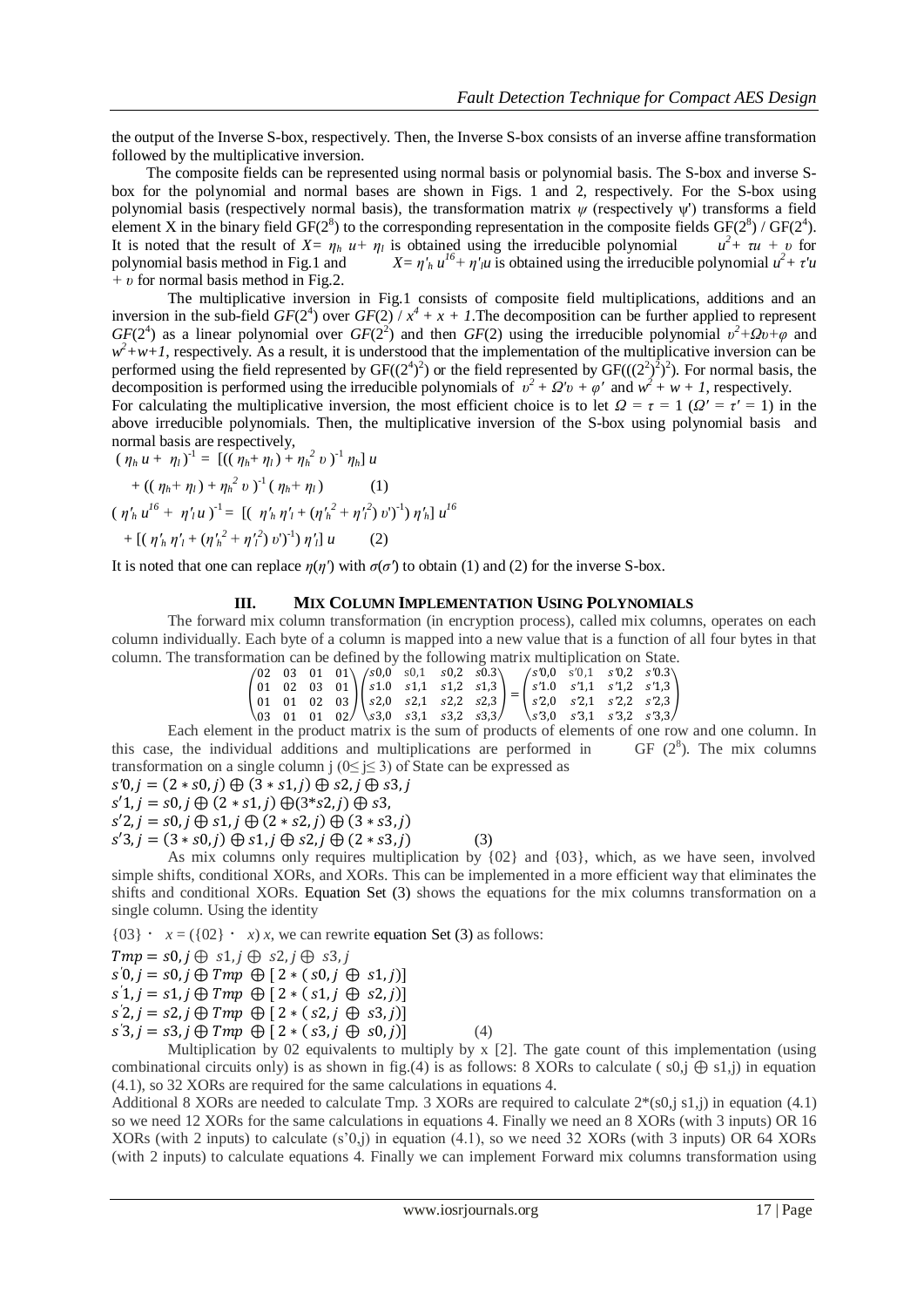$32+8+12+64 = 116$  XORs with 2 inputs, OR (52 XORs with 2 inputs + 32 XORs with 3 inputs with total 84 XORs).



Additional 8 XORs are needed to calculate Tmp. 3 XORs are required to calculate  $2*(s0, j s1, j)$  in equation (4.1) so we need 12 XORs for the same calculations in equations 4. Finally we need an 8 XORs (with 3 inputs) OR 16 XORs (with 2 inputs) to calculate (s'0,j) in equation (4.1), so we need 32 XORs (with 3 inputs) OR 64 XORs (with 2 inputs) to calculate equations 4. Finally we can implement Forward mix columns transformation using  $32+8+12+64 = 116$  XORs with 2 inputs, OR (52 XORs with 2 inputs + 32 XORs with 3 inputs with total 84 XORs).

 In fig. 3, the block labeled Mul by (2) means multiply its input by 2 using the implementation shown in [2]. Each arrow represent 8 bits and each block such as s'1,j represent 8 wires holds values of s'1,j. The inverse mix column transformation (in decryption process), called InvMix Columns, is defined by the following matrix multiplication:

|  |  |  |  |  |  | $\begin{pmatrix} 0E & 0B & 0D & 09 \\ 09 & 0E & 0B & 0D \\ 0D & 09 & 0E & 0B \\ 0B & 0D & 09 & 0E \end{pmatrix} \begin{pmatrix} s0,0 & s0,1 & s0,2 & s0.3 \\ s1,0 & s1,1 & s1,2 & s1,3 \\ s2,0 & s2,1 & s2,2 & s2,3 \\ s3,0 & s3,1 & s3,2 & s3,3 \end{pmatrix} = \begin{pmatrix} s'0,0 & s'0,1 & s'0,2 & s'0.3 \\ s'1,0 & s'1,1 & s'1,2 & s'1,3$ |
|--|--|--|--|--|--|--------------------------------------------------------------------------------------------------------------------------------------------------------------------------------------------------------------------------------------------------------------------------------------------------------------------------------------------------|

Each element in the product matrix is the sum of products of elements of one row and one column. In this case, the individual additions and multiplications are performed in GF  $(2^8)$ . The mix Columns transformation on a single column *j* ( $0 \le j \le 3$ ) of State can be expressed as:-

 $\hat{s}(0, j = (0E * s0, j) \oplus (0B * s1, j) \oplus (0D * s2, j) \oplus (09 * s3, j)$  $\hat{s}(1, j = (09 * s0, j) \oplus (0E * s1, j) \oplus (0B * s2, j) \oplus (0D * s3, j)$  $\hat{s}(2, j = (0D * s0, j) \oplus (09 * s1, j) \oplus (0E * s2, j) \oplus (0B * s3, j)$  $\overline{s}$ '3,  $j = (0B * s0, j) \oplus (0D * s1, j) \oplus (09 * s2, j) \oplus (0E * s3, j)$  (5)

Equation set (5) is formulated to simplify its hardware implementation as follows:  $Tmp = 09 * (s0, J \oplus s1, j \oplus s2, j \oplus s3, j)$  $s'0, j = s0, j \bigoplus Tmp \bigoplus [2 * (s0, j \bigoplus s2, j)] \bigoplus [2 * (s0, j \bigoplus s1, j)]$  $s'1, j = s1, j \oplus Tmp \oplus [2 * (s1, j \oplus s3, j)] \oplus [2 * (s1, j \oplus s2, j)]$  $s'2, j = s2, j \oplus Tmp \oplus [2 * (s0, j \oplus s2, j)] \oplus [2 * (s2, j \oplus s3, j)]$  $s'3, j = s3, j \oplus Tmp \oplus [2 * (s1, j \oplus s3, j)] \oplus [2 * (s3, j \oplus s0, j)]$  (6)

As shown in fig. (4) the gate count of this implementation (using combinational circuits only) is as follows: We need 8 XORs to calculate ( $s0, j\oplus s1, j$ ) in equation (6.1), so 32 XORs are required for equations set 6. We need 3 XORs to calculate 2\*( s0,j⊕s1,j ) in equation (6.1), so 12 XORs are required for the same calculations in equations 6. Additional 8 XORs are required to calculate (  $s0$ ,j $\bigoplus s2$ ,j ) in equation (6.1), so we need 16 XORs for the same calculations in equations 6.

We need 16 XORs for the same calculations in equations 6. We need additional 3 XORs to calculate 2\*(s0,j⊕s2,j) in equation (6.1), so 6 XORs are required for the same calculations in equations 6. We need additional 3 XORs to calculate  $2*(2*(s0, j\oplus s2, j))$  in equation (6.1) so 6 XORs are required for the same calculations in equations 6. We need additional 3 XORs to calculate  $2*(2*(2*(s0,j\oplus s2,j)))$  in equation (6.1), so 6 XORs are required for the same calculations in equations 6. Additional 8 XORs are required to calculate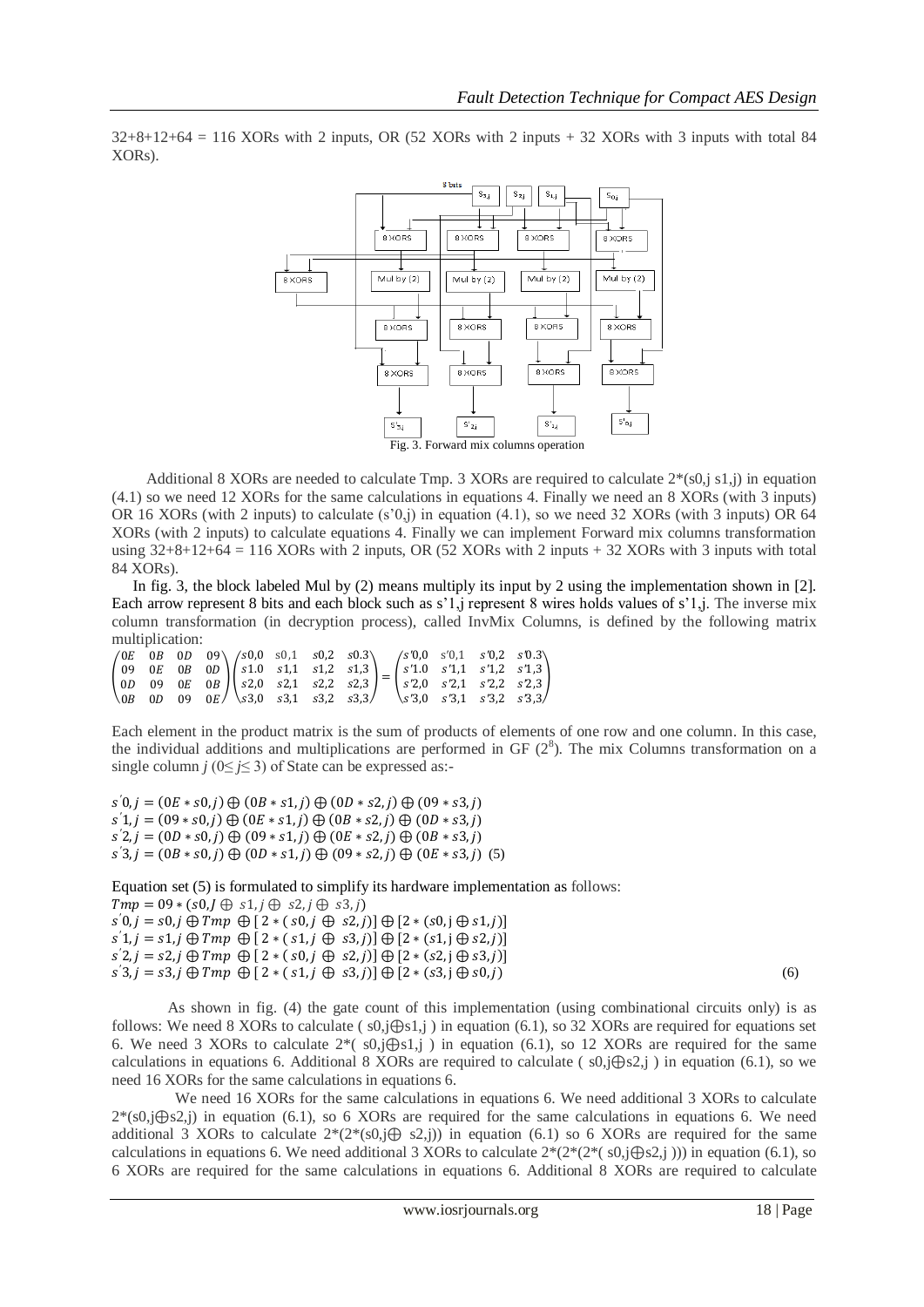09\*(s0,j⊕ s2,j), 8 XORs to calculate 09\*(s1,j⊕ s3,j), and 8 XORs to calculate Tmp. Finally we need 24 XORs to calculate s' $0$ , in equation (6.1), and 96 XORs for the same calculations in equations 6. Implementing inverse mix columns transformation uses  $32+12+16+6+6+6+16+8+96 = 198$  XOR. Implementing forward and inverse mix columns transformation uses  $116 + 198 = 314$  XOR gates.



Fig. 4. Inverse mix columns operation

## **IV. FAULT DETECTION SCHEMES**

 The S-box and the inverse S-box structures are divided into five blocks as shown in Fig.1 and 2 to obtain the low-overhead parities. In these figures, the modulo-2 additions, consisting of 4 XOR gates, are shown by two concentric circles with a plus inside. Furthermore, the multiplications in GF  $(2^4)$  are shown by rectangles with crosses inside. Let  $b_i$  be the output of block *i* denoted by dots in Fig.1 and 2 for S-box. The outputs of the five blocks for S-box using polynomial basis in Fig.1 are represented as  $b_1 = \eta_h + \eta_l$ ,  $b_2 = \gamma$ ,  $b_3 = \theta$ ,  $b_4 = \sigma$  and  $b_5 = Y$ . Similarly, for Fig. 2  $b_1 = \eta h + \eta l$ ,  $b_2 = \gamma l$ ,  $b_3 = \theta l$ ,  $b_4 = \sigma l$  and  $b_5 = Y$ . One can replace  $\eta(\eta)$  with  $\sigma(\sigma)$  and *X* with *Y* for the inverse S-box. In the following, the least overhead parity are denoted by  $\dot{P}_{b1}$  -  $\dot{P}_{b5}$  in Figs. 1 and 2.

## *A. The S-Box and the Inverse S-Box using Polynomial Basis*

The implementation complexities of different blocks of the S-box and the Inverse S-box and those for their predicted parities are dependent on the choice of the coefficients ) and  $\varphi$  ε  $GF(2^2)$  in the irreducible polynomials *u*  $2^2 + u + v$  and  $v^2 + v + \varphi$  used for the composite fields. The goal in the following is to find *υ* ε  $GF(2^4)$  and  $\varphi$  ε  $GF(2^2)$  for the composite fields  $GF(((2^2)^2)^2)$  and *υ* ε  $GF(24)$  for the composite fields  $GF((2<sup>4</sup>)<sup>2</sup>)$  so that the area complexity of the entire fault detection implementations becomes optimum. According to [19], 16 the possible combinations for *υ* ε  $GF(2^4)$  and  $\varphi$  ε GF( $2^2$ ) exist. Moreover, for the composite fields  $GF((2<sup>4</sup>)<sup>2</sup>)$ , the possible choices for *v* making the polynomial  $x<sup>2</sup> + x + v$  irreducible has been exhaustively searched and found.

The blocks are explained below:

**Blocks 1 and 5:** Based on the possible values of *v* and  $\varphi$  in  $GF(((2^2)^2)^2)$  (*v* in  $GF((2^4)^2)$ ), the transformation matrices in Fig. 1 in blocks 1 and 5 of the S-box and the inverse S-box can be constructed using the algorithm presented in [21]. Using an exhaustive search, eight base elements in  $GF(((2^2)^2)^2)$ 

( or  $GF((2^4)^2)$ ) to which eight base elements of  $GF(2^8)$  are mapped, are found to construct the transformation matrix.

 In [22], the Hamming weights, i.e., the number of nonzero elements, of the transformation matrices for the case  $\varphi$ = {10}<sub>2</sub> and different values of *v* in  $GF(((2^2)^2)^2)$  are obtained. It is noted that in [21], instead of considering the Hamming weights, sub expression sharing is suggested for obtaining the low-complexity implementations for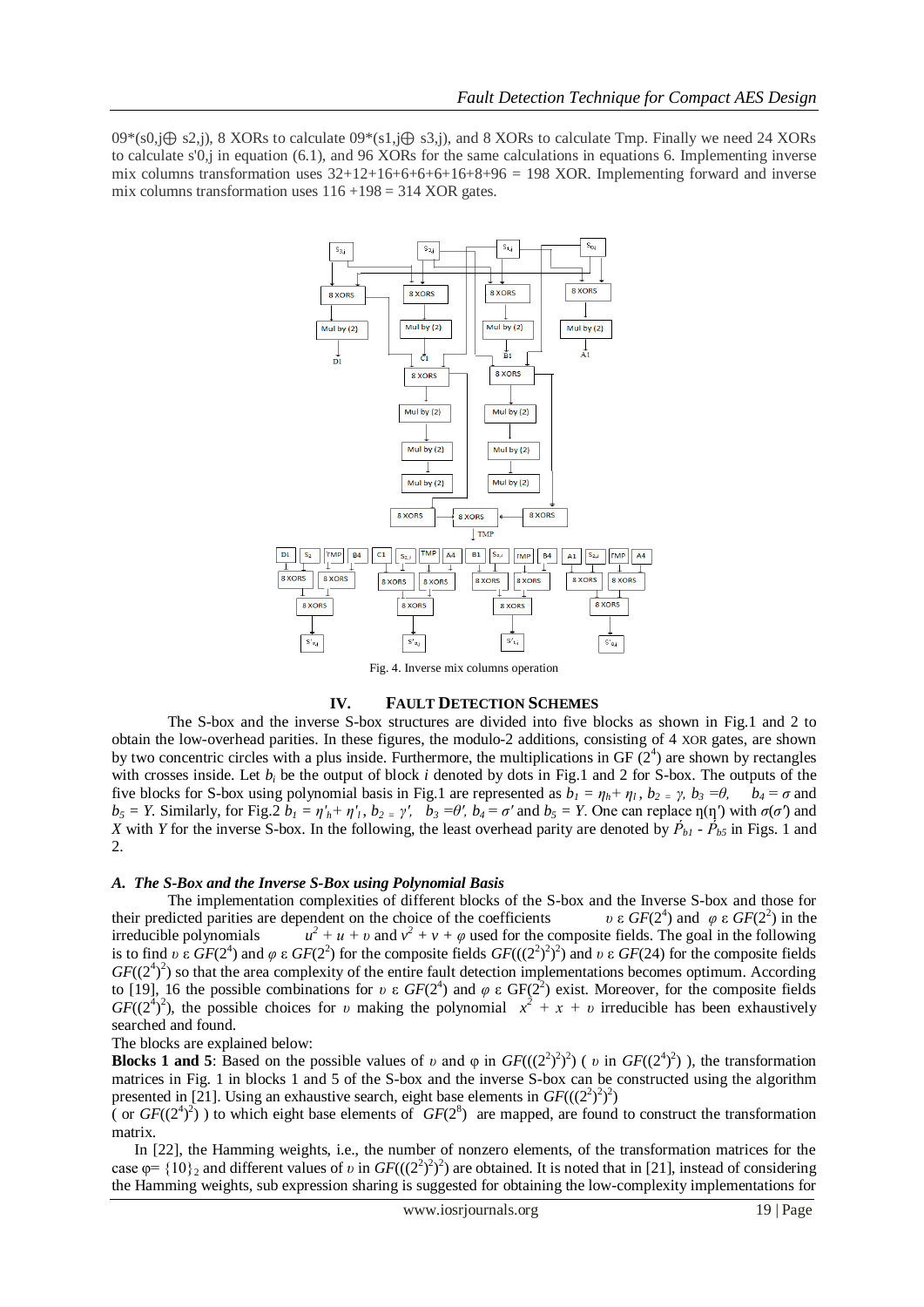the S-box. Here, we have also considered these transformation matrices for  $\varphi = \{11\}_2$  as well as the transformation matrices for the inverse S-box for different values of *υ* and φ and have derived their area and delay complexities. Moreover, the gate count and the critical path delay for blocks 1 and 5 and their predicted parities, i.e.,  $\dot{P}_{b1}$  and  $\dot{P}_{b5}$ , of the S-box and the inverse S-box in have been obtained.

**Blocks 2 and 4**: As shown in Fig. 1, block 2 of the S-box and the inverse S-box consists of a multiplication, an addition, a squaring and a multiplication by constant *v* in  $GF((2^4)^2)$ . The following lemma is presented for deriving the predicted parity of the multiplication in  $GF((2^4)^2)$ , using which the predicted parities of blocks 2 and 4 in Fig. 1 are obtained.

*Lemma 1:* Let  $\lambda = (\lambda_3, \lambda_2, \lambda_1, \lambda_0)$  and  $\delta = (\delta_3, \delta_2, \delta_1, \delta_0)$  be the inputs of the multiplier in  $GF((2^2)^2)$ . The predicted parities of the result of the multiplication of  $\lambda$  and  $\delta$  in  $GF((2^2)^2)$  for  $\varphi = \{10\}_2$  and  $\varphi = \{11\}_2$  are as follows, respectively

$$
\dot{P}_{\pi} = \lambda_3(\delta_3 + \delta_2 + \delta_0) + \lambda_2(\delta_3 + \delta_2 + \delta_0) + \lambda_1(\delta_2 + \delta_0) + \lambda_0(\delta_3 + \delta_0 + \delta_2 + \delta_0)
$$
\nif  $\varphi = \{10\}_2$  (7)  
\n
$$
\dot{P}_{\pi} = \lambda_3(\delta_3 + \delta_0) + \lambda_2(\delta_2 + \delta_1 + \delta_0) + \lambda_1(\delta_2 + \delta_0) + \lambda_0(\delta_3 + \delta_0 + \delta_2 + \delta_0)
$$
\nif  $\varphi = \{11\}_2$  (8)

The predicted parity of block 2 of the S-box and the inverse S-box, i.e.,  $\vec{P}$  in Fig.1, depends on the choice of the coefficients *υ* ε  $GF((2^2)^2)$  and  $\varphi$  ε  $GF(2^2)$  []. Using Lemma 1, we have derived the complexity of the predicted parity of block 2 for these coefficients. Furthermore, for block 4 in Fig.1, which consists of two multiplications in  $GF((2^2)^2)$ , one can also use Lemma 1 to derive the predicted parity. For block 2 of the S-box (respectively the inverse S-box) over  $GF((2^4)^2)$  in Fig. 1, only the multiplication by constant is affected for different values of *υs*. For this block, we have exhaustively searched for and obtained the optimum implementation for different values of *υs*. Moreover, block 4 in Fig. 1 is independent of the value of *υ*. Therefore, the complexity of the predicted parity for this block is the same for all possible *υs*.

**Block 3**: We present the following theorem for block 3 of the

S-box and the inverse S-box over  $GF((2^2)^2)$  in Fig. 1.

*<i>Theorem 1:* Let  $\gamma = (\gamma_3, \gamma_2, \gamma_1, \gamma_0)$  be the input and  $\theta = (\theta_3, \theta_2, \theta_1, \theta_0)$  be the output of an inverter in  $GF((2^2)^2)$ . The predicted parities of the result of the inversion in  $GF((2^2)^2)$ , i.e.,  $\acute{P}_{b3}$ , for  $\varphi = \{10\}_2$  and  $\varphi = \{11\}_2$  are as follows, respectively

| $P_{\theta} = (\overline{\gamma_2} \vee \gamma_1) \gamma_0 + (\gamma_1 + \gamma_0) \gamma_3$ | if $\varphi = \{10\}_2$      | (9) |
|----------------------------------------------------------------------------------------------|------------------------------|-----|
| $P_{\theta} = (\gamma_2 \gamma_1 \vee \gamma_0) + \gamma_3 \gamma_1$                         | if $\varphi = \{10\}_2$ (10) |     |

Where,  $\vee$  represents OR operation. It is noted that the inversion in  $GF(2<sup>4</sup>)$  [] in Fig. 1 is independent of the value of *υ*. Therefore, the complexity of the predicted parity for this block is the same for any possible *υs*.

#### *B. The S-Box and the Inverse S-Box Using Normal Basis*

The optimum fault detection S-box using normal basis in Fig. 2 is derived. Here an exhaustive search for finding the optimum predicted parities based on the choice of the coefficients *υ'* ε  $GF(2^4)$  and  $\varphi'$  ε  $GF(2^2)$ and for the five blocks of the inverse S-box using normal basis. We have exhaustively searched for the least overhead transformation matrices and their parity predictions combined for the inverse S-box and have derived the total complexity for the predicted parities of blocks 1 and 5, i.e.,  $\dot{P}_{b1}$  and  $\dot{P}_{b5}$ , and the delays associated with them. These are used to obtain the optimum S-box inverse S-box and its parity predictions in this section. It is also noted that as shown in Fig. 2, blocks 2, 3, and 4 of the S-box and the inverse S-box are the same. Therefore, considering [15], the predicted parities of these blocks can be obtained for the inverse S-box.

## *C. Optimum parity prediction techniques*

## *i. For polynomial basis:*

Considering the discussions presented for different combinations of *υ* and φ for polynomial basis, the following optimum parity prediction technique is presented.

The fault detection S-Box using composite fields  $GF(((2^2)^2)^2)$  has the least area complexity for  $\varphi = \{11\}_2$  and  $\nu=$  $\{1010\}_2$ . For this optimum S-Box (PB<sub>1</sub>), the following predicted parities for the five blocks in Fig.1 are as given below:

$$
\hat{P}_{b1} = x_0
$$
\n
$$
\hat{P}_{b2} = \eta_3(\eta_7 + \eta_4) + \eta_2(\eta_7 + P_{\eta h}) + \eta_1(\eta_6 + \eta_4) + \eta_0 \,\overline{P_{\eta h}} + \eta_6 + \eta_7
$$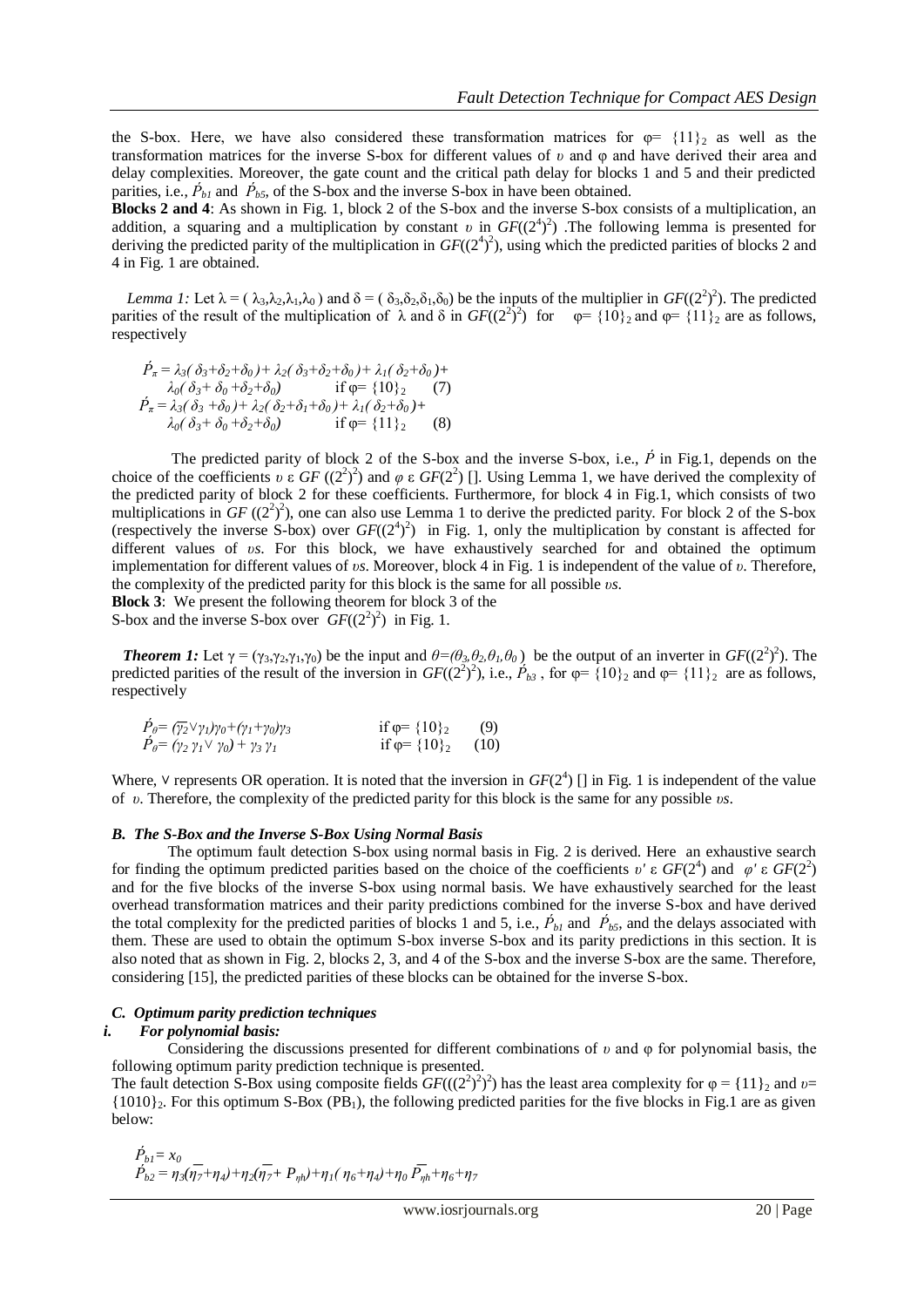$\dot{P}_{b3} = (\gamma_2 \gamma_1 \vee \gamma_0) + \gamma_1 \gamma_3$  $\dot{P}_{p4} = \eta_3(\theta_3 + \theta_0) + \eta_2(P_{\Theta} + \theta_3) + \eta_1(\theta_2 + \theta_0) + \eta_0 P_{\Theta}$  $\dot{P}_{b5} = \sigma_7 + \sigma_5 + \sigma_3 + \sigma_2 + \sigma_0$ 

where,  $\dot{P}_{nh} = \eta_7 + \eta_6 + \eta_5 + \eta_4$  and  $\dot{P}_{\theta} = \theta_3 + \theta_2 + \theta_1 + \theta_0$ . Additionally, among all the possible values for using composite fields *GF*  $((2^4)^2)$ ,  $v = \{1010\}_2$  yields to the least complexity architecture for the optimum S-box (PB<sub>2</sub>), respectively. Then, for the S-box we have:

 $\vec{P}_{bl} = x_7 + x_0$  $\acute{P}_{b2} = \eta_3 \eta_4 + \eta_2 (\eta_5 + \eta_4) + \eta_1 (\bar{P}_{\eta h} + \eta_7) + \eta_0 \, \bar{P}_{\eta h} + P_{\eta h} + \eta_4$  $\hat{P}_{b3} = \overline{\gamma_3} \gamma_2 \overline{\gamma_0} + \gamma_0 (\overline{\gamma_1} \vee (\overline{\gamma_2 + \gamma_3}))$  $\dot{P}_{b4} = \eta_3 \theta_0 + \eta_2 (\theta_1 + \theta_0) + \eta_1 (P_{\Theta} + \theta_3) + \eta_0 P_{\Theta}$  $\dot{P}_{b5} = \sigma_4 + \sigma_3 + \sigma_2 + \sigma_1 + \sigma_0$ 

Furthermore, for the inverse S-box the following method is used. For the inverse S-box using composite field *GF*(((2<sup>2</sup>)<sup>2</sup>), choosing  $\varphi = \{11\}_2$  and  $\nu = \{1011\}_2$  and for the one using composite field *GF*((2<sup>4</sup>)<sup>2</sup>) having  $\nu =$ {1001}<sup>2</sup> yields to the lowest area complexity architecture. It is noted that blocks 3 and 4 have the same predicted parities as the S-box by swapping  $\eta$  and  $\sigma$ . For other blocks of the optimum inverse S-box (PB<sub>1</sub>) we have:

$$
\begin{array}{l} \dot{P}_{b1} = \overline{x_0} \\ \dot{P}_{b2} = \sigma_3(\overline{\sigma}_7 + \sigma_4) + \sigma_2(\overline{\sigma}_7 + P_{\eta h}) + \sigma_1(\sigma_6 + \sigma_4) + \sigma_0 \, \overline{P_{\eta h}} + \sigma_6 + \sigma_7 \\ \dot{P}_{b3} = (\gamma_2 \gamma_1 \vee \gamma_0) + \gamma_1 \gamma_3 \\ \dot{P}_{b4} = \eta_3(\theta_3 + \theta_0) + \eta_2 (P_{\Theta} + \theta_3) + \eta_1(\theta_2 + \theta_0) + \eta_0 P_{\Theta} \\ \dot{P}_{b5} = \eta_7 + \eta_5 + \eta_3 + \eta_2 + \eta_0 \end{array}
$$

Additionally, for the optimum inverse  $S-box (PB<sub>2</sub>)$  we have:

$$
\tilde{P}_{b1} = \overline{x_7} + \overline{x_0}
$$
\n
$$
\tilde{P}_{b2} = \sigma_3 \sigma_4 + \sigma_2 (\sigma_5 + \sigma_4) + \sigma_1 (\overline{P}_{\eta h} + \sigma_7) + \sigma_0 \overline{P}_{\eta h} + P_{\eta h} + \sigma_4
$$
\n
$$
\tilde{P}_{b3} = \overline{\gamma_3 \gamma_2 \gamma_0} + \gamma_0 (\overline{\gamma_1} \vee (\overline{\gamma_2} + \overline{\gamma_3}))
$$
\n
$$
\tilde{P}_{b4} = \eta_3 \theta_0 + \eta_2 (\theta_1 + \theta_0) + \eta_1 (P_{\Theta} + \theta_3) + \eta_0 P_{\Theta}
$$
\n
$$
\tilde{P}_{b5} = \eta_0
$$

## *ii. For normal basis:*

For different combinations of *v'* and  $\varphi$ ' for normal basis, for the S-box and the inverse S-box,  $\varphi' = \{10\}$ <sub>2</sub> and  $v' = \{0001\}$ <sub>2</sub> have the least area for the operations and their fault detection circuits combined. The following is the predicted parities for the S-box:

$$
\begin{array}{l} \dot{P}_{b1} = x_7 + x_5 \\ \dot{P}_{b2} = (\eta'_{7} \lor \eta'_{3}) + (\eta'_{6} \lor \eta'_{2}) + (\eta'_{4} \lor \eta'_{0}) + \eta'_{5} \eta'_{1} \\ \dot{P}_{b3} = \overline{\gamma'_{2} \gamma'_{0}} (\gamma'_{3} + \gamma'_{1}) + \gamma'_{3} \gamma'_{1} (\gamma'_{2} + \gamma'_{0}) \\ \dot{P}_{b4} = (\eta'_{7} + \eta'_{3}) \theta'_{3} + (\eta'_{6} + \eta'_{2}) \theta'_{2} + (\eta'_{5} + \eta'_{1}) \theta'_{1} + (\eta'_{4} + \eta'_{0}) \theta'_{0} \\ \dot{P}_{b5} = \sigma'_{7} + \sigma'_{5} + \sigma'_{4} + \sigma'_{3} + \sigma'_{2} \end{array}
$$

Moreover, for the inverse S-box,  $\dot{P}_{b2}$  -  $\dot{P}_{b4}$  are the same as those for the S-box by swapping  $\eta'$  and  $\sigma'$ . For the other blocks, the predicted partities are given as:  $\vec{P}_{b1} = y_7 + y_6 + y_2 + y_1$  and  $\vec{P}_{b5} = \eta'_{7} + \eta'_{5} + \eta'_{4} + \eta'_{3} + \eta'_{2}$ .

 It is noted that the area overhead of the proposed scheme for the optimum structures consists of those of the optimum parity predictions. In addition, 23 XORs for the actual parities (3 XORs for adding the coordinates of each of  $\eta'_h + \eta'_h$ ,  $\gamma'$  and  $\theta'$  and 7 xores each for those of  $\sigma'$  and Y ) are utilized. Moreover, the delay overhead of the predicted parities of five blocks can overlap the delays for the implementations of five blocks in Figs. 1 and 2. The only delay overhead for this scheme is the delay of the actual parity of block 5, which is  $3T_x$ , where  $T_x$ , is the delay of an XOR gate.

## *D. Error indication*

 In order to develop a fault detection structure, the predicted parity can be compared with the actual parity in order to obtain the error indication flag of the corresponding block . By ORing five indication flags of five blocks, the error indication of the entire S-box is obtained [15].

# **V. SIMULATION RESULTS**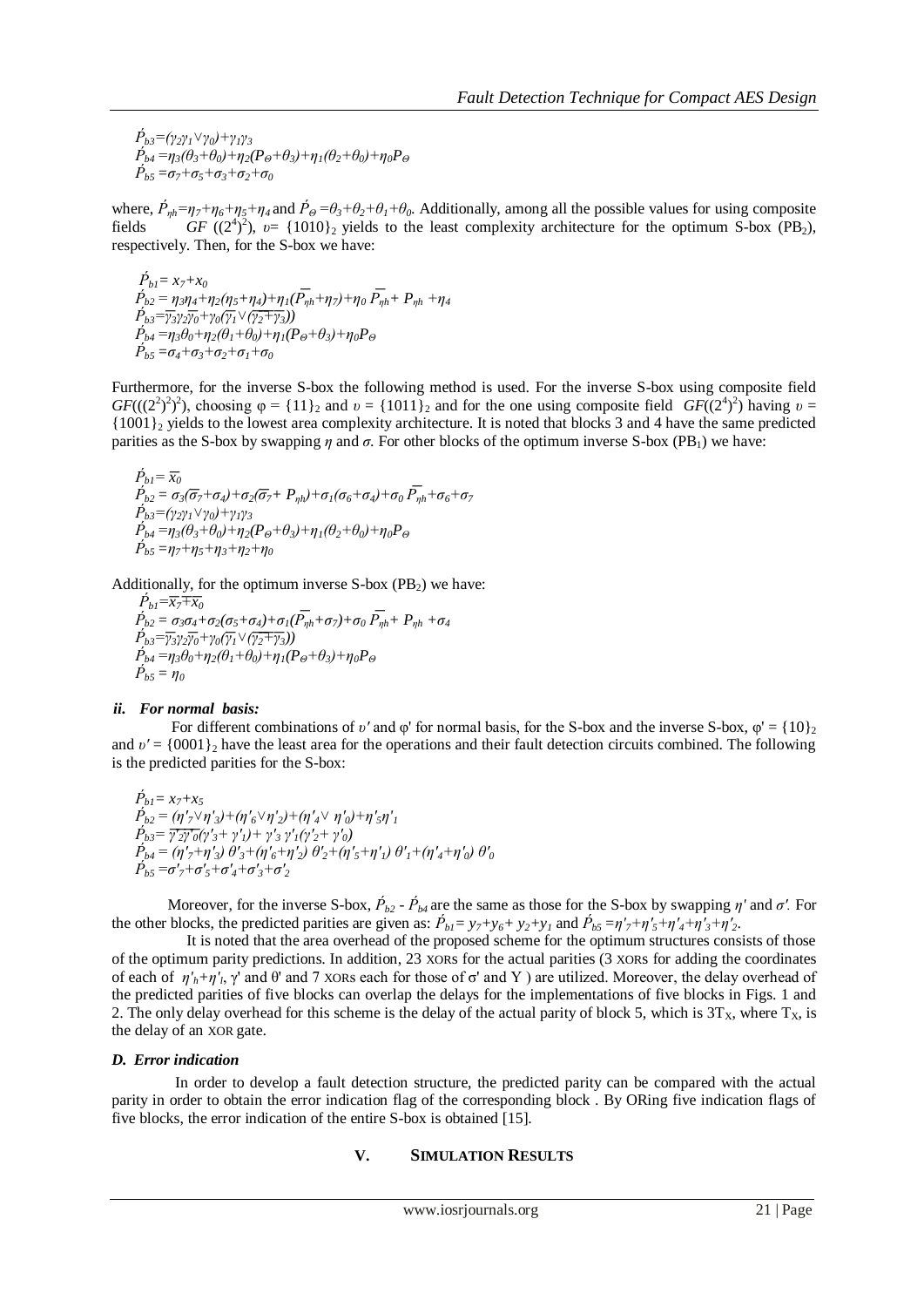First the S-box and the inverse S-box using composite fields is constructed for low area and low power dissipation. Also the time delay is reduced compared to other techniques. Here S-Box and inverse S-Box are constructed using both polynomial and normal basis. Then, single Struck-At-Faults have been introduced to the S-box and the Inverse S-box and the corresponding output simulation is obtained. After that the circuit is tested for multiple Struck-At-Faults. If exactly one bit error appears at the output of the S-box (respectively inverse Sbox), the presented fault detection scheme is able to detect it and the error coverage is about 100%. This is because in this case, the error indication flag of the corresponding block alarms the error. However, due to the technological constraints, single stuck-at error may not be applicable for an attacker to gain more information [23]. Thus, multiple bits will actually be flipped and hence multiple stuck-at errors are also considered in this paper covering both natural faults and fault attacks [23].

 Here a lightweight Mixcolumns is also implemented using logic gates. The total number of gates required for implementing mix columns operation in the proposed design is  $116+198 = 314$  XOR gates[],[]. Since our design is implemented using combinational circuits only, each resultant mix column takes a single clock cycle. The proposed mix column implementation takes four clock cycles compared to 28 clock cycles in [4]. The circuit for both AES encryption and decryption is designed. Xilinx ISE 8.1 and ModelSim are the simulation tools used here. The target device is XC2S600E. Finally, the error coverage has been calculated from the obtained results. The design is also simulated for power, delay and area calculations. From the simulation result the following is inferred.

| <b>Operation</b> | Architecture | No. of 4-input<br><b>LUTs</b> | No. of<br>slices |
|------------------|--------------|-------------------------------|------------------|
|                  | <b>LUT</b>   | 250                           | 158              |
|                  | <b>PB</b>    | 87                            | 31               |
| $S-Box$          | <b>NB</b>    | 83                            | 31               |
|                  | LUT          | 250                           | 158              |
| Inverse          | <b>PB</b>    | 84                            | 31               |
| $S-Box$          | NB           | 73                            | 31               |

| <b>TABLEI</b>                        |  |
|--------------------------------------|--|
| <b>COMPARISON OF LUTS AND SLICES</b> |  |

## *A. Low area and Low power*

From the synthesis report, the number of LUTs and slices needed to design the S-box and the Inverse Sbox is calculated. Table I gives the comparison of the number of LUTs and slices used for the design of S-box and Inverse S-box using various techniques. From the Table I the number of LUTs and Slices used for S-box and Inverse S-box using composite fields is less when compared to S-box based on LUTs .

TABLE II

Table II illustrates the comparison results based on simulation in terms of power.

| <b>COMPARISON OF POWER</b> |              |               |  |  |  |
|----------------------------|--------------|---------------|--|--|--|
| <b>Operation</b>           | Architecture | Power<br>(mW) |  |  |  |
|                            | <b>LUT</b>   | 56            |  |  |  |
|                            | PB           | 34            |  |  |  |
| $S-Box$                    | <b>NB</b>    | 34            |  |  |  |
|                            | LUT          | 56            |  |  |  |
| Inverse                    | <b>PR</b>    | 34            |  |  |  |
| S-Box                      | NB           | 34            |  |  |  |

## *B. Fault detection*

The proposed architecture for the S-box and Inverse S-box is able to find all the single Struck-At faults. Faults are injected randomly on the input and output nodes of the logic gates. In the case of multiple Struck-At faults in S-box, also the faults have been identified. We have performed error simulations for the S-boxes and the inverse S-boxes using the optimum composite field obtained in the previous section to confirm our above theoretical computation. In our simulations, we use stuck-at error model at the outputs of the five blocks forcing one or multiple nodes to be stuck at logic one (for stuck-at one) or zero (for stuck-at zero) independent of the error-free values. We use Fibonacci implementation of the LFSRs for injecting random multiple errors, where, the numbers, the locations and the types of the errors are randomly chosen. In this regard, the maximum sequence length polynomial for the feedback is selected. The injected errors are transient, i.e., they last for one clock cycle. However, the results would be the same if permanent errors are considered. The results of the error simulation [] is shown in Table III. It is noted that in these tables, the optimum polynomial basis (PB) and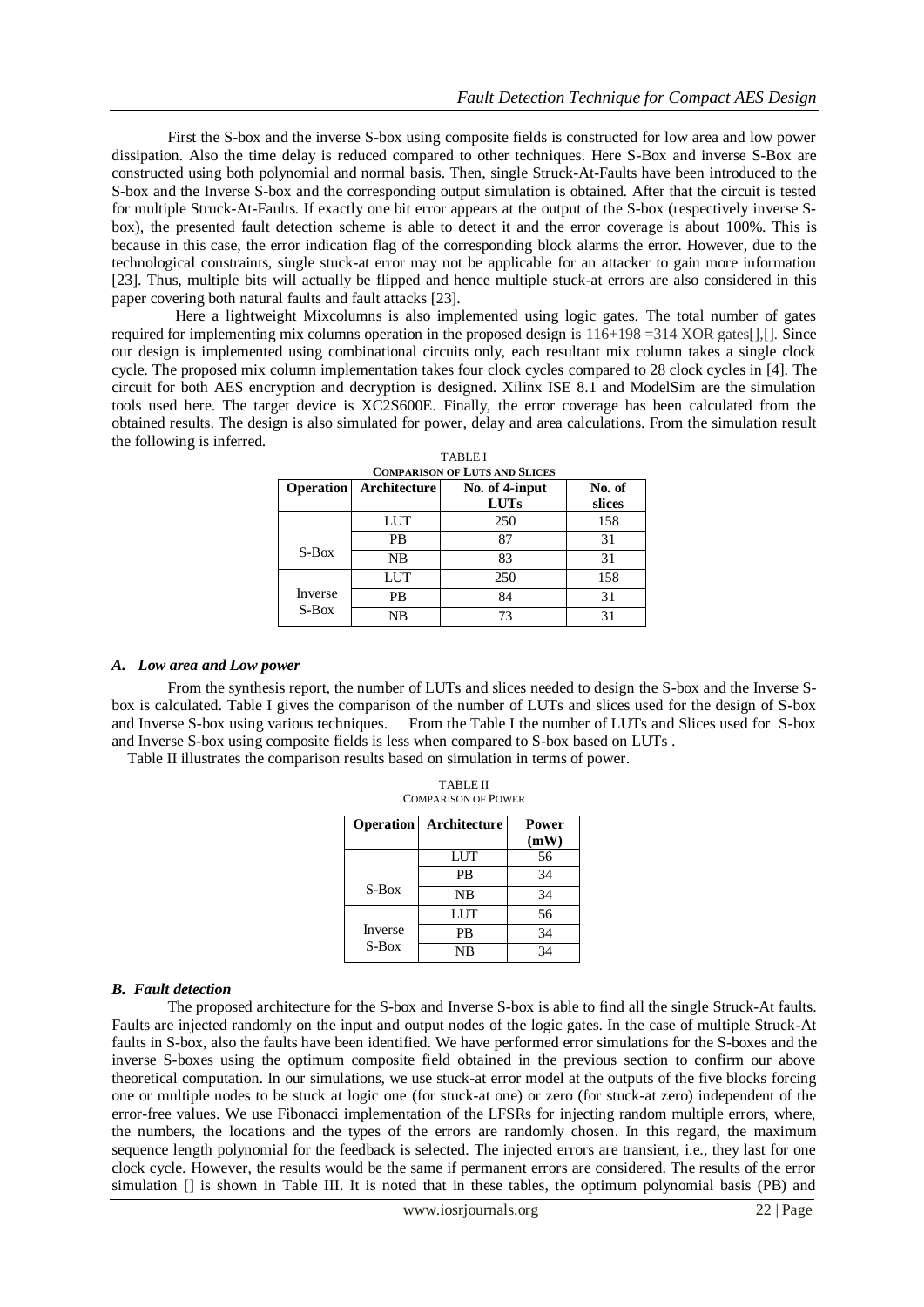normal basis (NB) are presented. As shown in the table, using five parity bits of the five blocks, the error coverage for random faults reaches 97% which is the same as our theoretical computation in this section. This error coverage will be increased if the outputs of more than one S-box (respectively inverse S-box) of the AES implementation are erroneous. In this case, the errors detected in any of 16 S-boxes (respectively inverse Sboxes) contribute to the total error coverage. Thus, error coverage of very close to 100% is achieved.

 The optimum S-box and inverse S-box using normal basis have the least hardware complexity with the fault detection scheme. Moreover, the optimum structures using composite fields and polynomial basis have the least post place and route timing overhead among other schemes. It is noted that using sub-pipelining for the presented fault detection scheme in this paper, one can reach much faster hardware implementations of the composite field fault detection structures. The AES encryption and decryption presented here using composite fields and forward mix columns method has least area compared to its counterparts.

| <b>ERROR SIMULATION RESULTS</b>                           |    |        |  |  |  |  |  |
|-----------------------------------------------------------|----|--------|--|--|--|--|--|
| <b>Operation</b><br>Architecture<br><b>Error</b> coverage |    |        |  |  |  |  |  |
|                                                           | PR | 97.008 |  |  |  |  |  |
| $S-Box$                                                   | NB | 97.003 |  |  |  |  |  |
| $(Inverse S-Box)$                                         |    |        |  |  |  |  |  |

TABLE III

#### **VI. CONCLUSION**

In this paper, low power AES encryption and decryption has been designed. Parity based fault detection scheme for the low power S-box and the Inverse S-box are presented in order to find the faults in the hardware implementation of the S-box and the Inverse S-box. Instead of using the look-up table approach for the implementation of the S-box and its parity prediction, the composite field arithmetic with logical gates is used. Simulation results show that very high error coverage for the presented scheme is obtained when compared to other fault detection schemes like those based on LUTs and redundant units. Also low power and low area is achieved when compared to previous methods. An alternative lightweight design for both forward and inverse mix columns operation required also included in the AES hardware implementation. The comparisons indicate that the proposed mix-column design have less complexity than previous relevant work in gate size and no. of clock cycles.

#### **Acknowledgment**

 The authors would like to thank the management, and Faculty Members of Department of Electronics and Communication Engineering, Younus College of Engineering and Technology, Kollam, Kerala for many insightful discussions and the facilities extended for completing the task.

#### **REFERENCES**

- [1] Mehran Mozaffari-Kermani and Arash Reyhani-Masoleh, "A lightweight High-Performance Fault Detection Scheme for the Advanced Encryption Standard Using Composite Fields" *IEEE Trans. On Very Large Scale Integration (VLSI) Syestems*, vol. 19, no. 1, pp. 85–591,January 2011.
- [2] National Institute of Standards and Technologies, Announcing the Advanced Encryption Standard (AES) FIPS 197, Nov. 2001.
- [3] R. Karri, K. Wu, P. Mishra, and K. Yongkook, "Fault-based side-channel cryptanalysis tolerant Rijndael symmetric block cipher architecture," in *Proc. DFT*, Oct. 2001, pp. 418–426..
- [4] R. Karri, K. Wu, P. Mishra, and Y. Kim, "Concurrent error detection schemes for fault-based side-channel cryptanalysis of symmetric blockciphers," *IEEE Trans. Comput.-Aided Des. Integr. Circuits Syst.*, vol. 21, no. 12, pp. 1509–1517, Dec. 2002.
- [5] G. Bertoni, L. Breveglieri, I. Koren, P. Maistri, and V. Piuri, "Error analysis and detection procedures for a hardware implementation of the advanced encryption standard," *IEEE Trans. Computers*, vol. 52, no. 4, pp. 492–505, Apr. 2003.
- [6] G. Bertoni, L. Breveglieri, I. Koren, P. Maistri and V. Piuri, "A parity code based fault detection for an implementation of the advanced encryption standard," *Proc. of IEEE Int'l S mp., Defect and Fault Toler n e in VLSI S stems (DFT '02)*, pp. 51-59, Nov. 2002.
- [7] M. Mozaffari Kermani, "Fault Detection Schemes for High Performance VLSI Implementations of the Advanced Encryption Standard," *M.E.Sc. Thesis*, Department of Electrical and Computer Engineering, The University of Western Ontario, London,Ontario, Canada, April 2007.
- [8] M. Mozaffari-Kermani and A. Reyhani-Masoleh, "Concurrent Structure-Independent Fault Detection Schemes for the Advanced Encryption Standard," IEEE Trans. Computers, vol. 59, no. 5, pp. 608-622, May 2010.
- [9] C. H. Yen and B. F.Wu, "Simple error detection methods for hardware implementation of advanced encryption standard," *IEEE Trans. Computers*, vol. 55, no. 6, pp. 720–731, Jun. 2006.
- [10] G. Bertoni, L. Breveglieri, I. Koren, P. Maistri, and V. Piuri, "A parity code based fault detection for an implementation of the advanced encryption standard," in *Proc. DFT*, Nov. 2002, pp. 51–59.
- [11] G. Bertoni, L. Breveglieri, I. Koren, P. Maistri, and V. Piuri, "Error analysis and detection procedures for a hardware implementation of the advanced encryption standard," *IEEE Trans. Computers*, vol. 52, no. 4, pp. 492–505, Apr. 2003.
- [12] C. Moratelli, F. Ghellar, E. Cota, and M. Lubaszewski, "A fault-tolerant DFA-resistant AES core," in *Proc. ISCAS*, 2008, pp. 244– 247.
- [13] M. Mozaffari-Kermani and A. Reyhani-Masoleh, "Parity-based fault detection architecture of S-box for advanced encryption standard," in *Proc. DFT*, Oct. 2006, pp. 572–580.